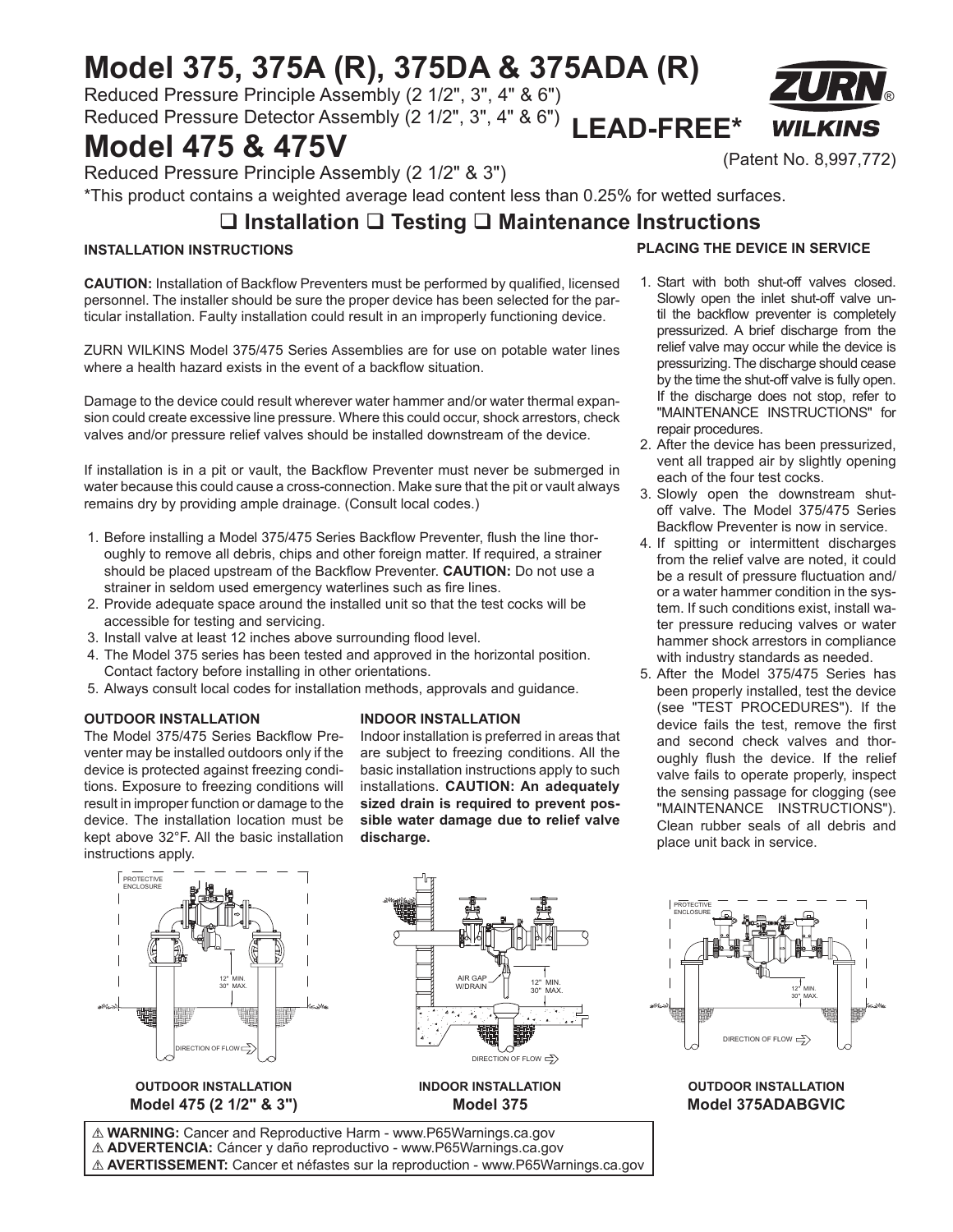## **Testing Procedures**

#### **MODEL 375/475 SERIES ASSEMBLY**

*Equipment Required: Differential pressure gauge test kit.* **TEST NO. 1 - RELIEF VALVE OPENING POINT** REQUIREMENT:

The differential pressure relief valve must operate to maintain the zone between the two check valves at least 2 psi less than the supply pressure.

PROCEDURE:

- 1. Flush water through test cocks #1, #2 (open #2 slowly), #3 and #4 by opening and closing each test cock one at a time, to eliminate foreign material.
- 2. Install appropriate fittings to test cocks. Attach hose from the high side of the differential pressure gauge to the #2 test cock then attach hose from the low side of the gauge to the #3 test cock. Open test cock #3 slowly and then bleed all air from the hose and gauge by opening the low side bleed needle valve.
- 3. Maintain the low side bleed needle valve in the open position while test cock #2 is opened slowly. Open the high side bleed needle valve to bleed all air from the hose and gauge. Close the high side bleed needle valve, then close the low side bleed needle valve after the gauge reading has reached the upper end of the scale.
- 4. Close the #2 shut-off valve. If the gauge reading drops to the ow end of the gauge scale and the differential pressure relief valve discharges continuously, then the #1 check valve is leaking.
- 5. If this occurs, Tests #1, #2 and #3 cannot be completed (See USC Maintenance Guide). However, should the gauge reading remain above the differential pressure relief valve opening point, then observe the gauge reading. This is the apparent pressure drop across the #1 check valve.
- 6. Open the high side control needle valve approximately one turn, and then open the low side control needle valve no more than 1/4 turn to by-pass water from the #2 test cock to the #3 test cock. Observe the differential pressure reading as it slowly drops to the relief valve opening point. Record this opening point value when the first discharge of water is detected. Close the low side needle valve.

### **TEST NO. 2 - TIGHTNESS OF #2 CHECK VALVE**

#### REQUIREMENT:

The #2 check valve shall be tight against backpressure. PROCEDURE:

- 1. Maintain the #2 shut-off valve in the closed position (from Test #1). Vent all air through the vent hose by opening the vent needle valve. Close the vent needle valve only (The high side control needle valve is to remain open).
- 2. Attach the vent hose from the gauge to the #4 test cock, then open the #4 test cock. Bleed water from the zone by opening the low side bleed needle valve on the gauge in order to re-establish the normal reduced pressure within the zone. Once the gauge reading reaches a value above the #1 check valve pressure drop, close the low side bleed needle valve.
- 3. Open the vent needle valve. If the indicated differential pres-

| Capacity thru Schedule 40 Pipe |          |            |           |           |  |  |
|--------------------------------|----------|------------|-----------|-----------|--|--|
| Pipe size                      | 5 ft/sec | 7.5 ft/sec | 10 ft/sec | 15 ft/sec |  |  |
| 21/2"                          | 75       | 112        | 149       | 224       |  |  |
| 3"                             | 115      | 173        | 230       | 346       |  |  |
| 4"                             | 198      | 298        | 397       | 595       |  |  |
| 6"                             | 450      | 675        | 900       | 1351      |  |  |
| ጸ"                             | 780      | 1169       | 1559      | 2339      |  |  |
| 10"                            | 1229     | 1843       | 2458      | 3687      |  |  |

sure reading remains steady then the #2 check valve is reported as "closed tight." Go to Test #3. If the differential pressure reading falls to the relief valve opening point, bleed water through the low side bleed needle valve until the gauge reading reaches a value above the #1 check valve pressure drop. If the gauge reading settles above the relief valve opening point, record the #2 check valve as "closed tight," and proceed to Test #3. If the differential pressure reading falls to the relief valve opening point again, then the #2 check valve is noted as "leaking," and Test #3 cannot be completed. If the differential pressure reading drops, but stabilizes above the relief valve opening point, the #2 check valve can still be reported as "closed tight."

**Note:** Due to disc compression, you may need to bleed off water through low side bleed needle valve several times before the gauge reading will settle above relief valve opening point.

#### **TEST NO.3 - TIGHTNESS OF #1 CHECK VALVE** REQUIREMENT:

The static pressure drop across #1 check valve shall be greater than the relief valve opening point (test #1), and at least 5.0 psid.

#### PROCEDURE:

1. With the vent hose connected to test cock #4 as in step 3 of Test #2, bleed water from the zone through the low side bleed needle valve on the gauge until the reading exceeds the #1 check valve pressure drop. Close the low side bleed needle valve. After the gauge reading settles, the steady state differential pressure reading indicated (reading is not falling on the gauge) is the actual static (i.e., no flow) pressure drop across check valve #1 and is to be recorded as such.

2. Close all test cocks, slowly open shutoff valve #2 and remove equipment.



**SPECIFICATIONS** Maximum working water pressure: 175 PSI Maximum working water temperature: 140°F Hydrostatic test pressure: 350 PSI End connections: Flanged ANSI B16.1 Class 125 Grooved AWWA C606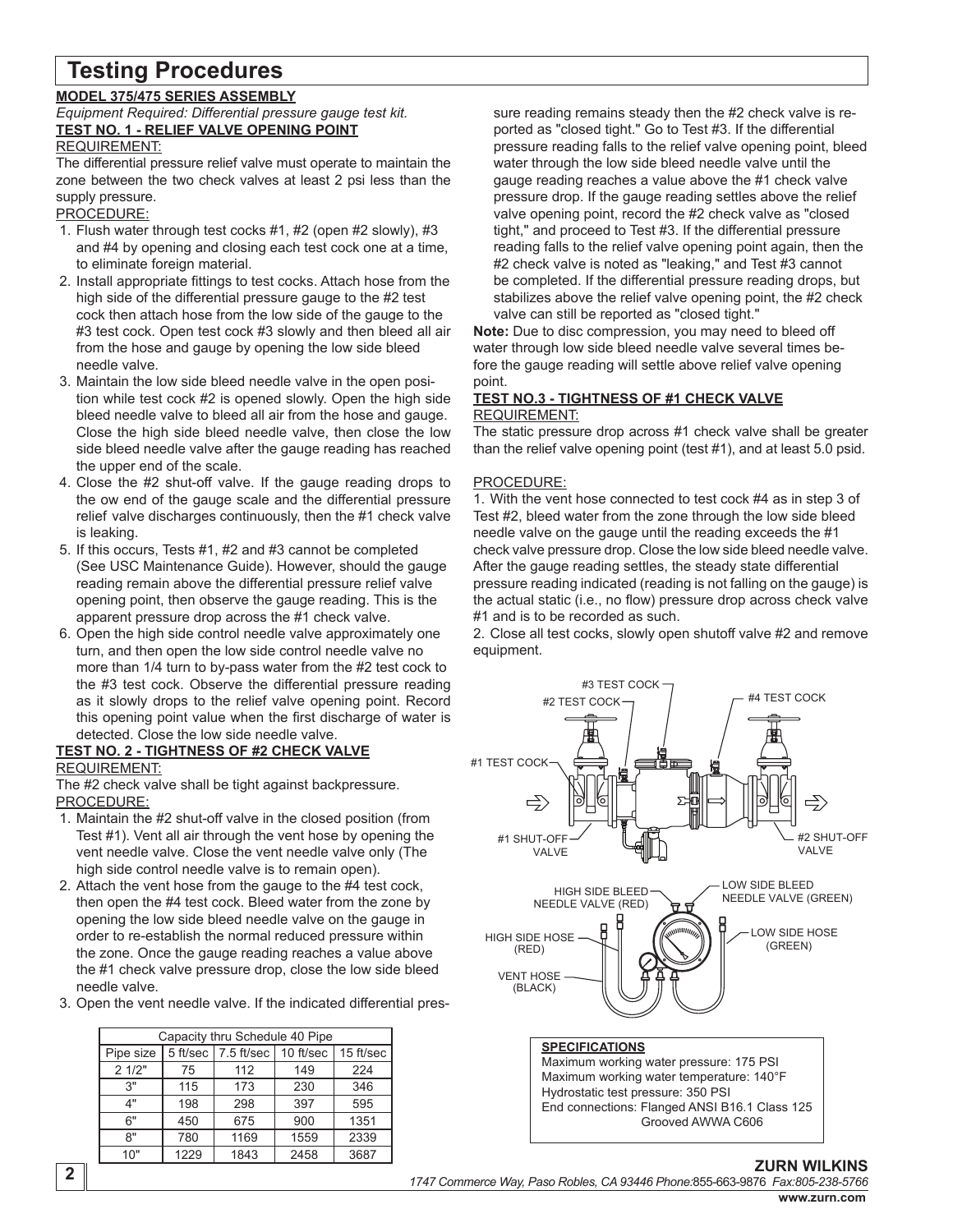### **Maintenance Instructions**



All Model 375/475 Series Backflow Preventers must be inspected and maintained by licensed personnel at least once a year or more frequently as specified by local codes. Replacement of worn or damaged parts must only be made with genuine "ZURN WILKINS" parts.

#### **GENERAL MAINTENANCE**

- 1. Clean all parts thoroughly with water after disassembly.
- 2. Carefully inspect rubber seal rings and o-rings for damage.
- 3. Test unit after reassembly for proper operation (refer to "TESTING PROCEDURES").

#### **SERVICING RELIEF VALVE**

- 1. Remove relief valve cover bolts and cover. Gently pull on diaphragm to remove the cartridge assembly.
- 2. Inspect seal ring for cuts and embedded debris. Turn over or replace if required.
- 3. Disassemble cartridge by unscrewing relief valve retaining screw.
- 4. Inspect diaphragm and o-rings for damage. Replace required parts and apply a light coat of lubricant to plunger o-ring.
- 5. Carefully reassemble cartridge assembly. Tighten retainer screw to 13 -17 in/lbs.
- 6. Inspect relief valve seat for wear on seating surface. If damaged, replace seat and seat o-ring. Install spring over seat guides.
- 7. Insert cartridge assembly into relief valve body.
- 8. Replace relief valve cover and cover bolts.

DIAPHRAGM

UPPER PLUNGER

de)

9. Place the device in service and test per "TESTING PROCE-DURES" on page 2.

NOTE: Disassembly of the seat assembly is not recommended. If the seat assembly needs repair, please contact factory.

> SEAL RING

RETAINER SCREW

SEAT

SEAT O-RING

((0

BODY

SPRING

WASHER

LOWER PLUNGER

 $\left\langle 0\right\rangle$ 

#### **RELIEF VALVE ASSEMBLY** PLUNGER O-RING

COVER BOLTS

COVER

#### **SERVICING CHECK VALVES**

- 1. Close the outlet and then the inlet shut-off valves.
- 2. Open No. 2, 3 and 4 test cocks to release internal pressure. Leave them open during check removal and reinstallation.
- 3. Loosen and remove the two nuts, bolts and seal from the grooved coupling around the access cover.
- 4. If the valve has a wire retainer on the #1 check assembly, pinch together the exposed ends, pull toward the #2 check and remove from valve.
- 5. If the valve has a plastic retainer on the #1 check, grasp one of the exposed ends, push down and then pull toward the #2 check. The retainer should "spiral" out of the groove around the check.
- 6. (2-1/2 3" 375/375DA Models) Remove the #2 retainer and check in the same manner as the #1.
- 7. (4 6" 375A/375ADA Models) Remove the #2 check by locating one of the two spring-loaded plate retainers around the face of the check. Pinch the sides of the spring together and rotate the plates out of the body groove one at a time. Remove the 2nd retainer the same way.
- **8. Always service the checks one at a time to avoid mixing parts.** Start by removing the hardware and o-rings from the back of the check assembly (See "Check Assembly" illustration). Separate the seal retainer from the assembly to expose the seal ring.
- 9. Inspect the seal ring for cuts or embedded debris. If the reverse side of the seal is unused, the seal ring can be inverted and used temporarily until a new seal is obtained. Inspect seat o-ring and replace if cut or damaged in any way. Inspect valve cavity and seating areas. Flush with water to remove any debris.
- 10.(Reassembly, 2-1/2 3" 375/375DA Models) Lubricate the #2 check o-ring, install in the body and close the #4 test cock to hold it in place. Install the plastic retainer by inserting one end into the body groove and then sliding your hand around the face of the retainer, pushing it into the groove as you go. The retainer will "snap" into place when fully seated. Install #1 check and retainer in the same way.
- 11.(Reassembly, 4 6" 375A/375ADA Models) Lubricate the #2 check o-ring, install in the body and close the #4 test cock. Install the #2 check retainers into the body groove one plate at a time, squeezing the spring ends together to clear the stops on the face of the seat. Lubricate and install the #1 check, close the #2 test cock and install:
	- (A) wire retainer by pinching the ends together, placing the lower edge of the ring into the body groove below the check and rotating the top of the ring into the notch above the check.
	- (B) plastic retainer as described above in the 2-1/2 3" 375/ 375DA Models Reassembly section.
- 12.Lubricate the outside surface of the grooved coupling gasket. Reassemble access cover and grooved coupling, making sure the ends of the coupling touch each other. Close any remaining open test cocks and place valve back in service.